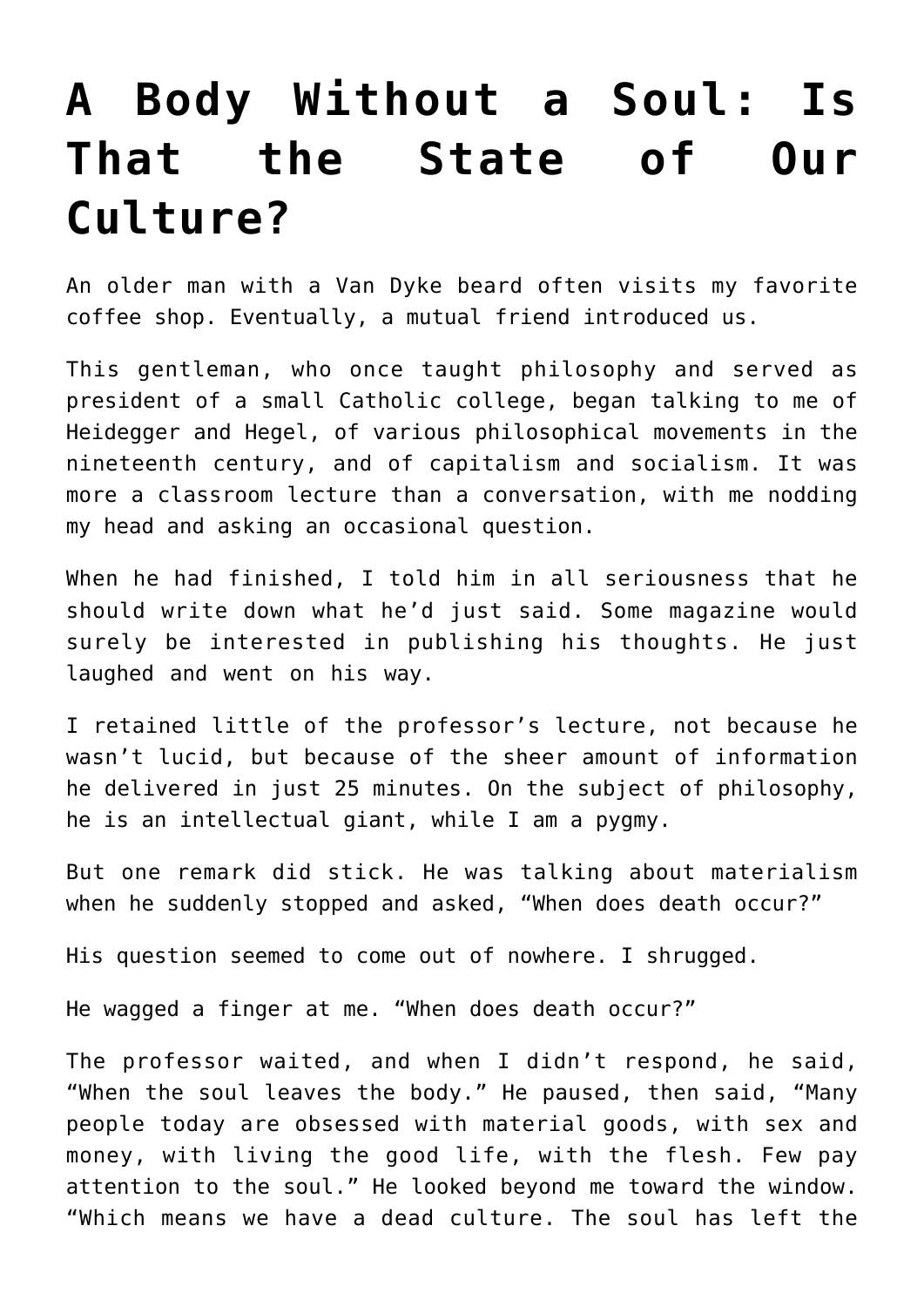body."

I recorded his words as soon as he departed, wondering: Is he right? Are we indeed a culture without a soul?

In September, 2019, Derek Thompson [wrote](https://www.theatlantic.com/ideas/archive/2019/09/america-without-family-god-or-patriotism/597382/) "Elite Failure Has Brought Americans to the Edge of an Existential Crisis" in *The Atlantic*.

*In 1998, The Wall Street Journal and NBC News asked several hundred young Americans to name their most important values. Work ethic led the way—[naturally](https://www.theatlantic.com/ideas/archive/2019/02/religion-workism-making-americans-miserable/583441/). After that, large majorities picked patriotism, religion, and having children.*

*Twenty-one years later, the same pollsters asked the same questions of today's 18-to-38-year-olds—members of the Millennial and Z generations. The results, [published last](https://www.wsj.com/articles/americans-have-shifted-dramatically-on-what-values-matter-most-11566738001) [week](https://www.wsj.com/articles/americans-have-shifted-dramatically-on-what-values-matter-most-11566738001) in The Wall Street Journal, showed a major value shift among young adults. Today's respondents were 10 percentage points less likely to value having children and 20 points less likely to highly prize patriotism or religion.*

*The nuclear family, religious fealty, and national pride—[family, God, and country](https://www.washingtonpost.com/national/religion/americans-dont-cite-god-family-country-quite-like-the-cliche-goes/2015/03/20/bc3e0656-cf1b-11e4-8730-4f473416e759_story.html?utm_term=.97b9395e22de)—are a holy trinity of American traditionalism. The fact that allegiance to all three is in precipitous decline tells us something important about the evolution of the American identity.*

Family, love of country, and belief in a deity: it is on this three-legged stool that our culture sits.

Thompson blames this shift away from traditional values on economic failure, writing:

*What Americans young and old are abandoning is not so much the promise of family, faith, and national pride as the trust that America's existing institutions can be relied on to provide for them.*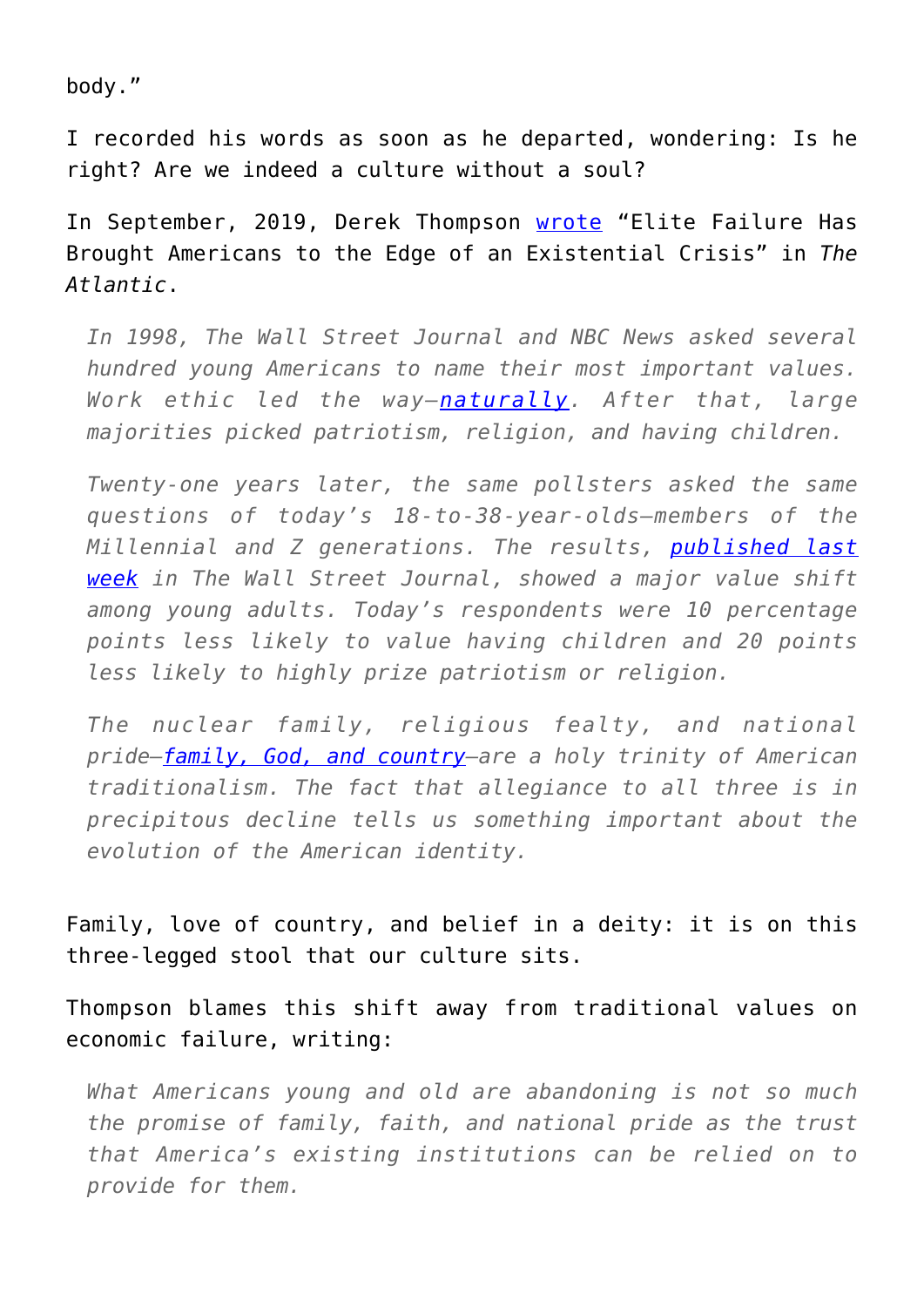Thompson ably demonstrates how many people, especially the young and the poor of all races, have lost their bearings through financial hardships. However, he makes no mention of the enormous gains in jobs and the increase in wages of the last three years.

Besides, economics alone can't explain the abandonment of family, country, and God.

Life can be a dicey proposition. One day you come home from work and find your wife dying of an aneurysm. The company where you had a cushy job goes belly up. You fall victim to a virus and end up in a hospital bed wondering whether you will live or die. Even as I write these sentences, stocks on Wall Street are crashing down like pins in a bowling alley.

Lady Luck is not always a lady. She can be a serpent, and when she strikes, most of us seek succor from family and faith.

Yet of these traditional values and of the young Americans who no longer believe in them, Thompson has the audacity to write "Why in the name of family, God, or country would such a person lust for such ancient affiliations? As the kids say, *#BurnItAllDown*."

By all means, burn it all down. But what does that leave you with other than smoke and ashes?

There are some key factors missing from Thompson's analysis of this sea change in our culture. For years now, our educational institutions from kindergarten to graduate schools have taught students all of America's flaws, and none of its virtues. Colleges were launching attacks on the family when I was student over 40 years ago. As for God, He got the boot from the public square at about the same time.

—

*Dear Readers,*